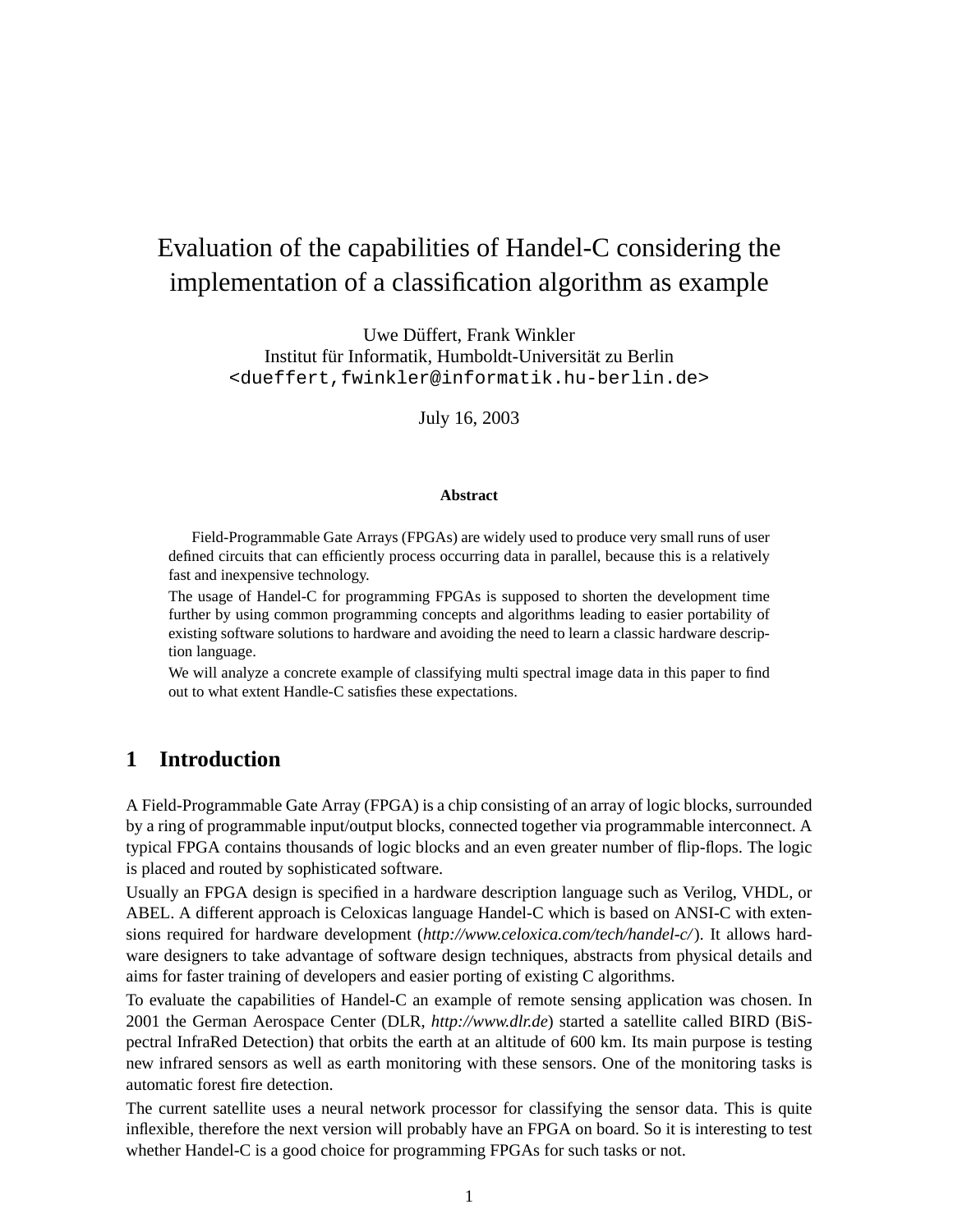## <span id="page-1-1"></span>**2 The Example Application - An Euclidean Distance Classifier**

The aim of the research was evaluating a working example implementation - not just a piece of Handel-C source and a resulting net list with theoretical resource usage and timing constraints.

The DLR has lots of experience in forest fire detection from satellites, e. g. [\[4\]](#page-4-0), [\[1\]](#page-4-1) or [\[2\]](#page-4-2).

The test data from BIRD were provided by the  $DLR<sup>1</sup>$  $DLR<sup>1</sup>$  $DLR<sup>1</sup>$ . They consisted of 3 different infra-red channels and were already converted to 8 bits per channel and preprocessed in a way that the same pixel in different channels belongs to the same area observed on earth. This can be seen as sensor calibration.

## **2.1 Architecture**

In the real world there is a satellite and a ground station, in this example there is a PCI-FPGA-card and a PC. Image data, raw as well as classified ones, will be transfered line by line (512 pixels per line).

Furthermore the ground station can request the FPGA to operate in a certain mode, e. g. calculate everything but only send a certain class. The ground station can send a different set of sample vectors to the FPGA too. So it is possible to reduce the amount of data to be sent and change everything that is variable at run time.

### **2.2 Classification**

An Euclidean distance classifier was implemented, because this is common practice in such image analysis. A class is represented by 16 sample vectors. In order to design the classifier it is neccessary to estimate the unknown parameters (typical sample vectors and a common acceptance radius) in a learning or training phase. For that a sample of patterns has to be observed. In the case of BIRD images the forest fire had to be verified by additional information.

If the pixel to be tested is inside a (hyper) sphere of given radius around one of these sample vectors, the pixel is classified to belong to the sample vectors class. This comparison is done with 8 different classes. It is explicitly allowed for one pixel to belong to different classes, e.g fire and vegetation. If this is not desired, sample vectors and hyper sphere radius have to be chosen in a way, that hyper spheres around sample vectors of different classes do not overlap.

## **3 Handel-C**

Celoxica (*http://www.celoxica.com*) has developed an FPGA PCI card called RC1000 with a Xilinx Virtex FPGA. This is delivered with an IDE (*DK1 Design Suite*) including a Handel-C compiler. All further tests are done with that board and compiler.

Celoxica provides a good documentation [\[3\]](#page-4-3): Handel-C basics, the use of provided utilities and the communication with the PCI card are explained including working examples.

The DK1 Design Suite allows an easy start with Handel-C, especially when using debug features like single step execution. I/O channels can be used to exchange data with such a simulated FPGA, but that concept is quite different from communication with the real hardware, so it is useful to switch to communication with an FPGA design running on the PCI FPGA card quite early.

Using the compiler handelc.exe directly from the command line instead of using the design suite became more interesting when the project grew, e. g. for batch builds and stopping build times.

<span id="page-1-0"></span><sup>&</sup>lt;sup>1</sup> many thanks to the DLR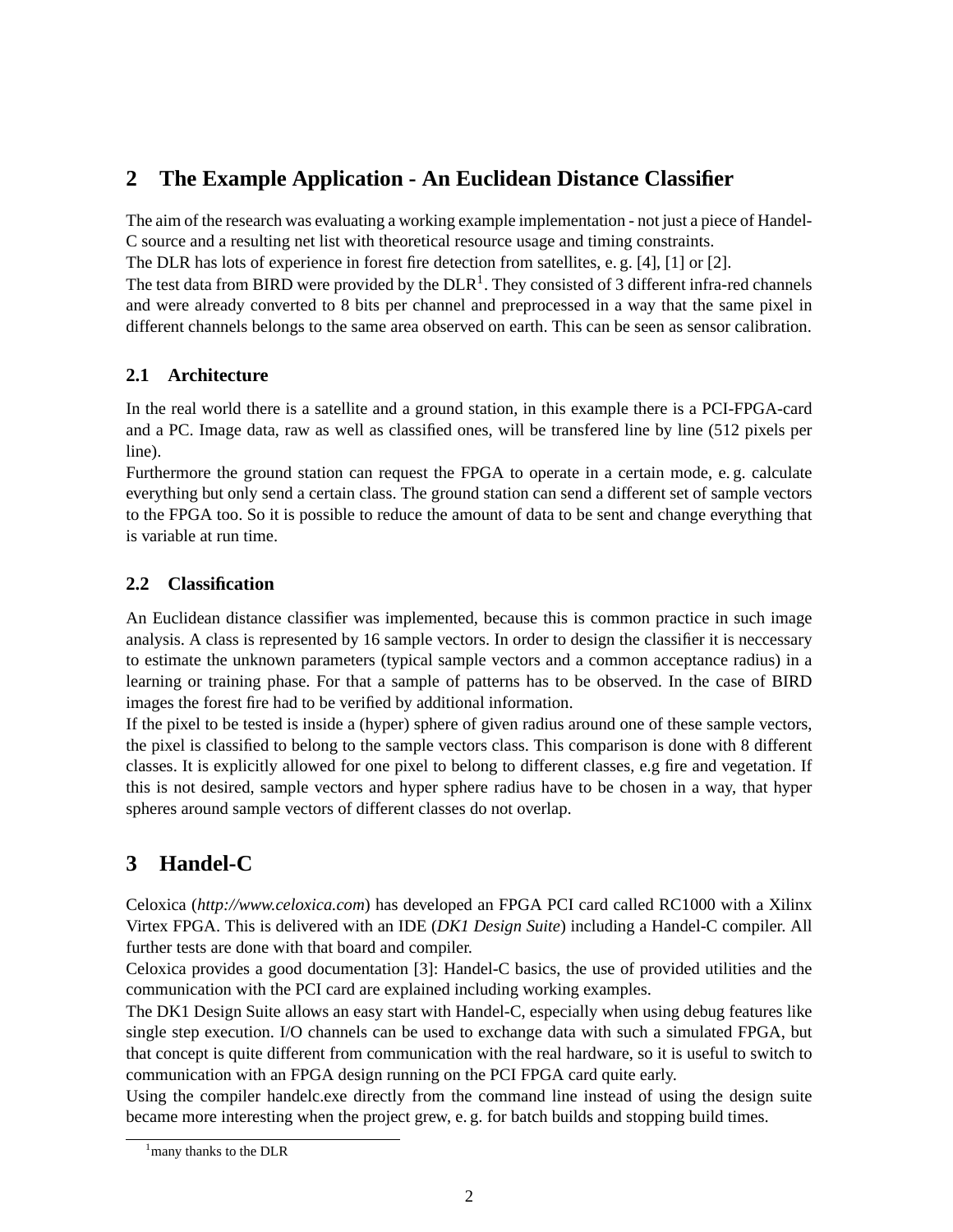Handel-C debug build, Handle-C FPGA build and PC code to access the FPGA card all use different header files with the same name, so the right one for the right task has to be included.

#### **3.1 Portability of C code**

The main reason for using Handel-C is to re-use existing algorithms and familiar programming concepts. Therefore converting C code to Handel-C is quite important. In general, porting algorithms written in C is possible, though there are a few things to notice.

All data types have a certain bit length that can be specified explicitly, e.g. int  $8$  my $8$ Bit;. Casting between these types is not possible, but there are operators available for bit concatenation  $(int 10 my10Bit = 0 @ my8Bit) and bit truncation.$ 

Arrays should be declared ram, e. g. ram int 8 myArray[10]; unless there is a good reason for not doing that (see section [3.2](#page-2-0) and [4.1\)](#page-3-0), because registers are generated otherwise.

Structs can be used too, but not classes, just as one would expect in a language called Handel-C instead of Handel-C++.

Recursive function calls are not allowed, the build process responds to the attempt with: 'Design contains an unbreakable combinational cycle'. This is a quite hard constraint that avoids generating hardware for stack of unknown size. It might be possible to use recursive macros instead.

There is no floating point support at all in Handel-C.

#### <span id="page-2-0"></span>**3.2 Optimizability**

The main source of optimization is parallelizing parts of the program flow. Handel-C supports that with the keyword  $par\$ , that declares all commands in the following braces to be executable in parallel, even if this is not possible regarding the content or for technical reasons.

One such technical reason is the access to addressable memory (arrays declared ram). This is not possible in parallel, at least in general, because dual port ram is used. So no more than two concurrent accesses to explicitly defined ports can be realized. Otherwise the build process fails 'Routing active signals'.

Handel-C projects grow quite rapidly, optimization flags increase compile times rigorous but might be needed do avoid exceeding FPGA resources and single processes use up to 320 MB of memory during compilation. So very small changes in Handel-C source code, e. g. increasing an array, can mean much more effort for the build process. Section [4.1](#page-3-0) shows how difficult optimization can become that way.

Instead of a complete FPGA design build, VHDL output can be generated from Handel-C. That is not human readable any more, but might be useful for further processing with existing VHDL optimizers. The following remarks refer to handelc.exe version 3.0.2505. Unfortunately there are some code constructs that cause unexpected error outputs or even crashes. If sample is declared ram, then if  $(ValO>sample[0]) \{ Abs0 = (int)(0 @ (ValO - sample[0]))\}$  causes the error message '1 unrouted active' just as one would try to access sample[0] several times in parallel.

The used version of handelc.exe can be improved, especially for larger tasks. A typical build scenario needs 30 minutes to compile, another 35 minutes for handelc.exe to free memory in 8 KB blocks without any new output, and 15 minutes for the remaining build process (e. g. routing).

Complete compile system crashes occurred on high FPGA resource usage ( $\geq$  75% slices) at the end of the build process in map.exe.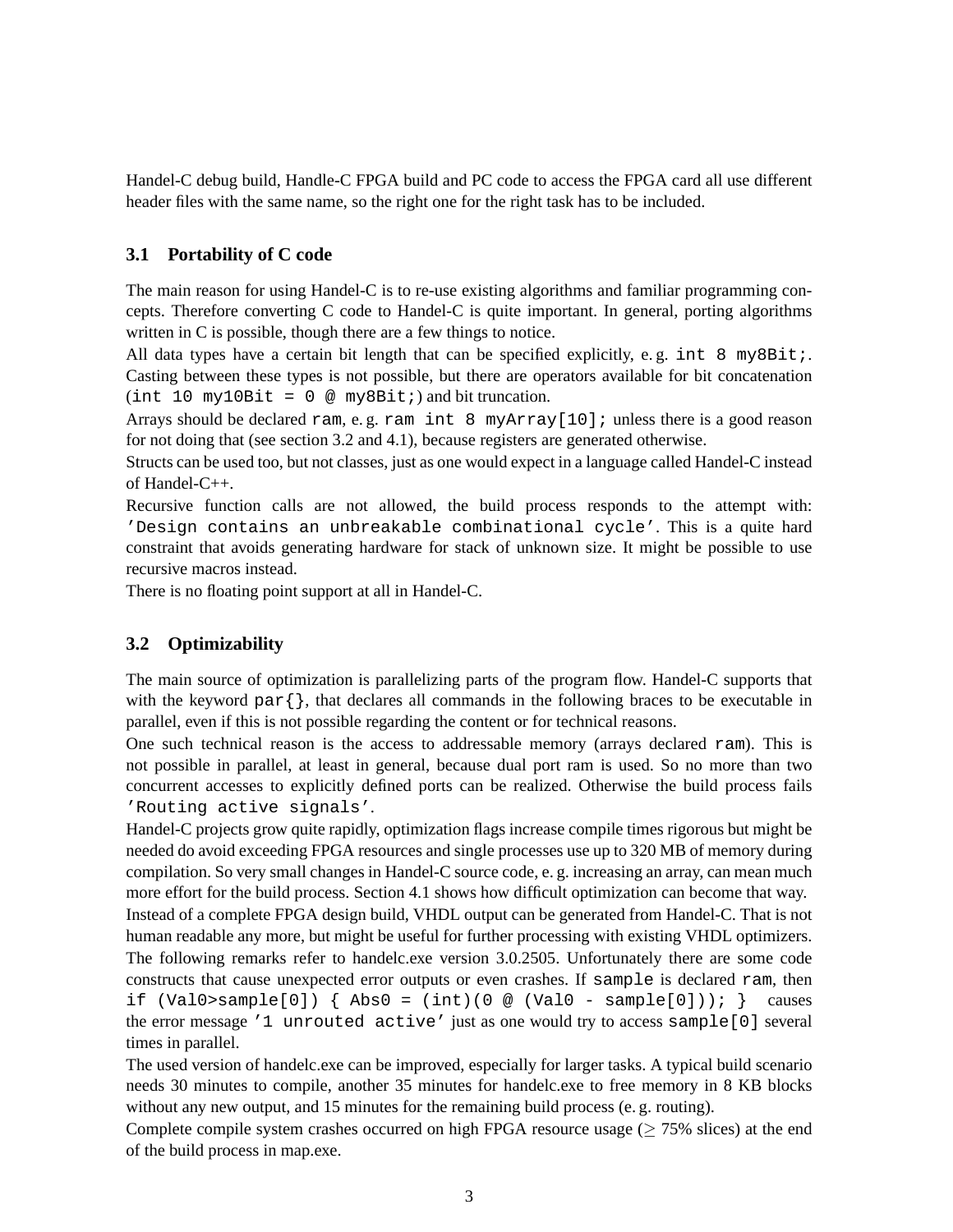

<span id="page-3-1"></span>Figure 1: Data Flow and resulting ForestFireGui at work

## **4 ForestFireGui**

Figure [1](#page-3-1) shows the example implementation ForestFireGui, a realization of the task introduced in section [2.](#page-1-1) It consists of a GUI on a PC and the classification algorithm written in Handel-C running on a Celoxica FPGA card.

### <span id="page-3-0"></span>**4.1 Optimization Process**

An 1 GHz PC with sufficient memory was used for compiling for all the following measurements. The resulting program (GUI on PC, algorithm on FPGA card) was executed on a 500 MHz PC with an FPGA card running at 60 MHz (if not stated otherwise).

The average time of 20 runs was determined, each run classifying the same image line 128 times completely. The balance time (loading an image line from file, writing it to the FPGA card, reading the result from the FPGA card and displaying both) was measured for comparison too. The run times in the following table pass for once-only classification of one complete image line and are therefore calculated by (20\*run time - 20\*balance time)/128.

| No.            | configuration                             | compile time $[\min]$   FPGA slices |     | avg. run time $[ms]$ |
|----------------|-------------------------------------------|-------------------------------------|-----|----------------------|
| $\theta$       | RAM, -O- oder -O+high                     | 4:03                                | 16% | 49                   |
|                | RAM, $2 \times$ par, -O+high              | 2:39                                | 9%  | 32                   |
| 2              | RAM, $2 \times$ par, optimized            | 3:29                                | 9%  | 32                   |
| 3              | FF, $2 \times$ par, -O+high               | 19:07                               | 44% | 32                   |
| $\overline{4}$ | FF, $16\times$ nearly flat, $-O+high$     | 79:56                               | 70% |                      |
|                | FF, $16 \times$ flat, optimized           | 97:31                               | 65% | 1.6                  |
| 6              | FF, $16 \times$ flat, optimized (100 MHz) | 97:31                               | 65% | 1.0                  |
|                | for comparison: 500 MHz PC                | 0:03                                |     | $\mathbf{r}$         |

- 0) The first test was completely sequential. In 3 nested loops, the innermost loop calculated the distance between one pixel of the image line and one test vector of one class. High level optimization had no effect. The resulting execution time was much too high: nearly 6000 clock cycles for completely classifying one pixel. Therefore the Handel-C implementation was optimized without changing the algorithm.
- 1) Everything parallelizable within the innermost loop was marked with par $\{\}$ , the compile time even decreased because high level optimization simplified further steps (like generating net list and routing). Compared to this little change the execution time decreased significantly.
- 2) Further optimization flags only influenced compile time in this case.